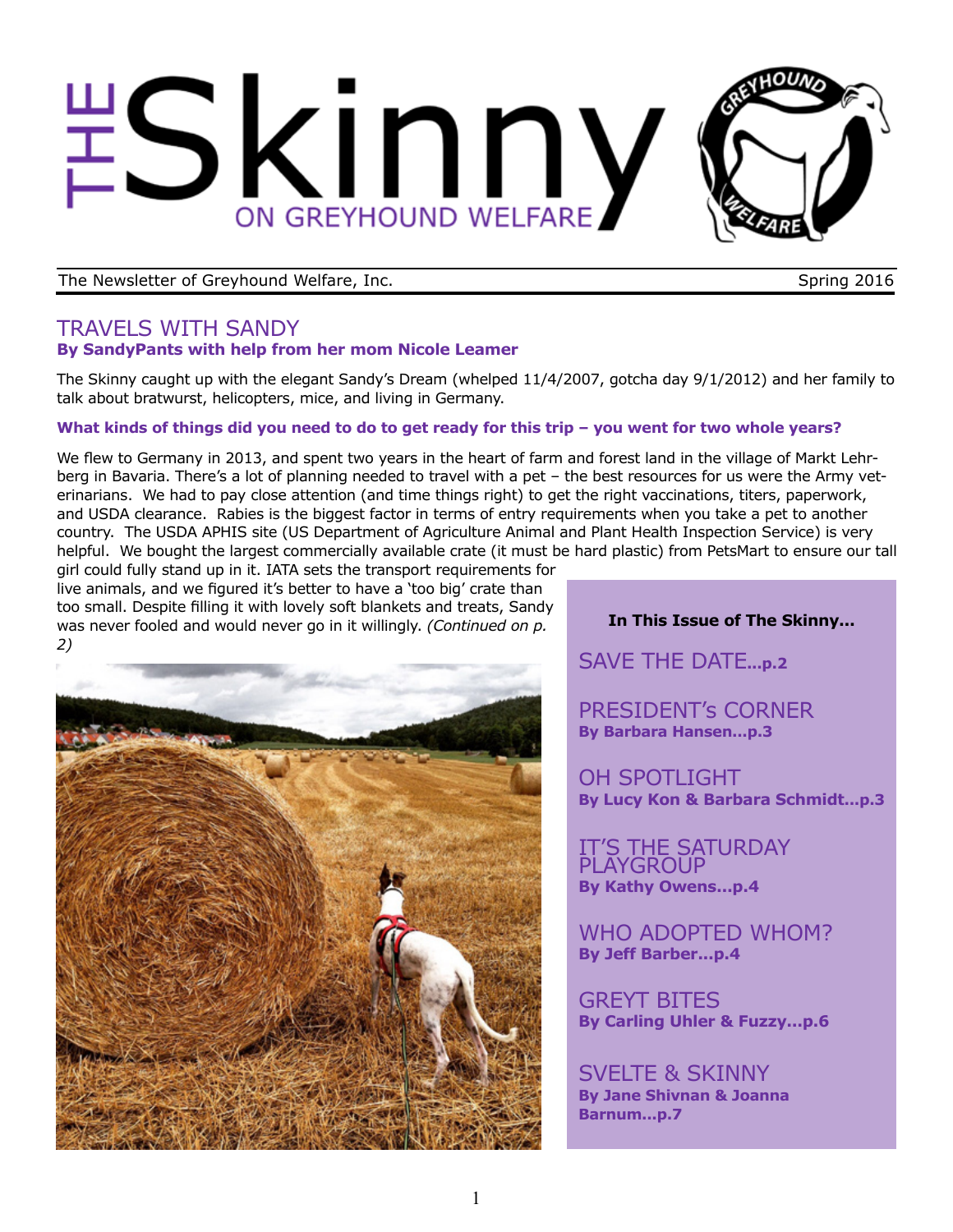## SAVE THE DATE

## **Our Very Own Greyhound Welfare Picnic**

**Saturday, September 17th at the Cabin John Park Group Picnic Area, Rockville, MD**  Plan to bring your greyhound to our annual picnic, big-

ger and better than ever!

#### **The Grapehound Wine Tour**

**July 21st through July 24th in the Finger Lakes (Seneca Lake, NY)**

You'll run into other GW folks as well as greyhound lovers from the entire Northeast at this annual Summer event. More information at www.grapehounds.com

#### **Eat Out for Greyhound Welfare**

**Tuesday, August 16 at the Dogfish Head Ale House in Fairfax, VA**

Take the day off and bring your friends. Lots of friends. Dogfish Head Ale House will donate 15% of the entire day's proceeds to Greyhound Welfare.

#### **Reach The Beach**

**October 6th through October 8th in Dewey, DE** An annual gathering of greyhounds and friends at the beach.

## *(Travels With Sandy, Continued from p. 1)*

*I liked the part where I got to sleep on the floor with you before we left – not sure why you always got the sleeping bag and I had the blankets. Much better than furniture. It was no fun being stuck in that crate for hours, even after we landed – what's a girl supposed to do?*

#### **How did Germans react to Sandy?**

I will say this – if you take a greyhound on a plane, or traveling around Europe, you will get lots of looks and comments! Greyhound in German is 'Windhund' – wind dog. We never saw another one while we were in Germany, though people often say galgo, a smaller Spanish hunting dog they are more familiar with. Compared to the commonly encountered German Shepherds and Dachshunds, our big white and brindle elegant lady definitely stood out!

We learned that German dogs are expected to be extremely well-behaved and trained. Thus, dogs often accompany owners to restaurants, on walks, to the grocery store, etc. and are never on the leash. People sometimes looked askance at us – I'm assuming they were thinking my poor greyhound was on a leash because she must not be welltrained, not knowing the "don't let a greyhound off the leash unless it's fenced" rule. Oh well, safety first.

*I deserved all the compliments…one of my favorite trips was to Lake Como – OK, I know it's Italy not Germany, but that fancy elegant and luxurious crowd was my kind of party. The countryside was good, we went on some great walks. I liked the mice.*



#### **What difference did it make to both of you to share this experience together?**

Sandy definitely bonded more closely with us – the only constant in her life was us. I think she was a great ambassador for the breed. So many people complimented our elegant and pretty dog! I learned she was more resilient than I gave her credit for, and that she loved the quietness of the German countryside and the myriad village paths we walked. Germans love to walk, and they love dogs, and it's a great country to combine both. Having Sandy also was an ice breaker to meeting other friendly dog owners. On the flip side, whenever we traveled and couldn't bring Sandy, I always felt very guilty leaving her behind, and we traveled less than we would have if we didn't have her.

*I took you on hills, trails, and farm paths – you wouldn't have done that much on your own. And don't forget the dog park we found. I think it was the only one in the whole of Germany. I might not like children and garage doors very much, but I didn't mind the helicopters hovering above the dog park! And I liked the mice.*

#### **OK, I have to ask, what about the mice?**

Around the giant farm near our village, during a few weeks a year the mice would be out. When we walked Sandy along the paths along the edge of the farm, she would desperately try to hunt these mice by pouncing! If you've ever seen videos of foxes pouncing, you know what I'm talking about! Hilarious and funny, so glad we got a harness and extra-long training lead enabling her to get her 'hop' on!

*I liked die Mäuse!*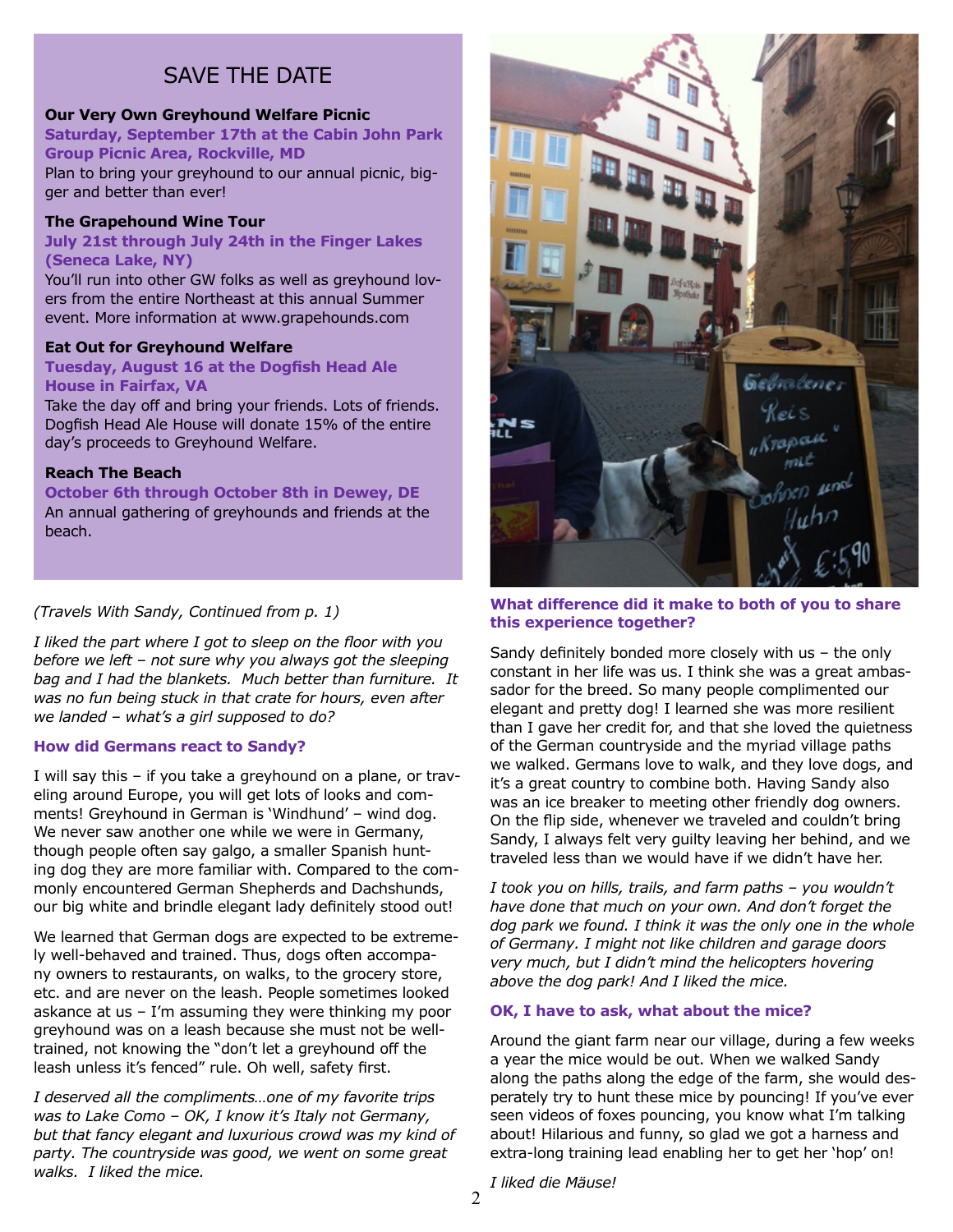## PRESIDENT'S CORNER: Greyhounds & Prison Inmates, A Healing Jóurney **By Barbara Hansen**

It's happening throughout the USA. Prison inmates and retired racing greyhounds - both frequently never experiencing unconditional love - are paired together typically for a 10-12 week greyhound training program. Inmates are specially chosen based on good behavior for the training program, and receive training in greyhound obedience, health & grooming, and behavior and socialization. The retired racing greyhound, with no training and under socialized, is typically assigned to two inmates who work with the greyhound as a team. In some programs the greyhound lives with the assigned inmates 24/7. In other programs the greyhound has his/her own crate in a dog dormitory, and spends extended periods of time daily with the assigned inmates for training, grooming, exercise and socialization. The win-win outcome - inmates learn patience, compassion, responsibility and achievement - greyhounds learn love, affection and social skills.

Greyhound Welfare has started working with the National Greyhound Foundation (NGF) and the 2nd Chance at Life prison dog program. The NGF and 2nd Chance at Life have developed a ten-week greyhound training and socialization program that relieves inmate boredom, provides inmates with a sense of achievement and increases greyhound placements in to adoptive homes.

Greyhound Welfare has received 11 dogs from NGF - 4 dogs in March 2016 and 7 dogs in May 2016. Each dog arrived with the training guide, an 8-week and 10-week dog assessment report, and heartfelt, personally written letters from the dog's assigned "prison moms".



*Rayne, one of the hounds received through the National Greyhound Foundation and 2nd Chance at Life program.* 

The dogs were in good weight, healthy and well groomed. Greyhound Welfare's foster homes reported that each dog did know basic commands, stairs and was fairly well socialized. The March 2016 prison dogs were adopted promptly and have been settling in to their new adoptive homes. The May 2016 prison dogs will be available for adoption to approved adopters on June 3, 2016.

For foster parents and adopters who receive these prison dogs, know that you haven't just helped a greyhound retire, but you have given prison inmates a sense of humanity. If you have adopted one of these prison dogs, the prison inmates would greytly appreciate knowing how your greyhound is doing. You can send e-mail updates about your prison dog to president@greyhoundwelfare.org. After removing personal information, your update will be forwarded to NGF.

Thank you for your support of this win-win program. *Barbara Hansen President Greyhound Welfare, Inc.*

## OH SPOTLIGHT: BARK! Kentlands, Gaithersburg, MD **By Lucy Kon & Barbara Schmidt**

## *Third Saturday of the month from 11-1*

Greyhound Welfare hosts a well-attended open house at Bark! in Gaithersburg, Maryland. This meet and greet event for greyhounds and their friends is held the third Saturday of the month from 11am to 1pm. We usually have really great attendance by both foster dogs and ambassadogs (known as 'Floor Models') at this location. It's not unusual to have eight, ten, or even more dogs present. They enjoy each other's company, and love all the attention. We try to set up outside as often as possible because then we get loads of shoppers who stop by to pet the pups and learn more about greyhounds. Of course, the greyhounds always work their magic and we often turn people who are merely 'interested' into potential adopters. Greyhound Welfare has had many applications submitted from people who came to visit us at this location. Thanks to all the wonderful greyhound owners and volunteers who come to this OH to help out…we can't do it without you!

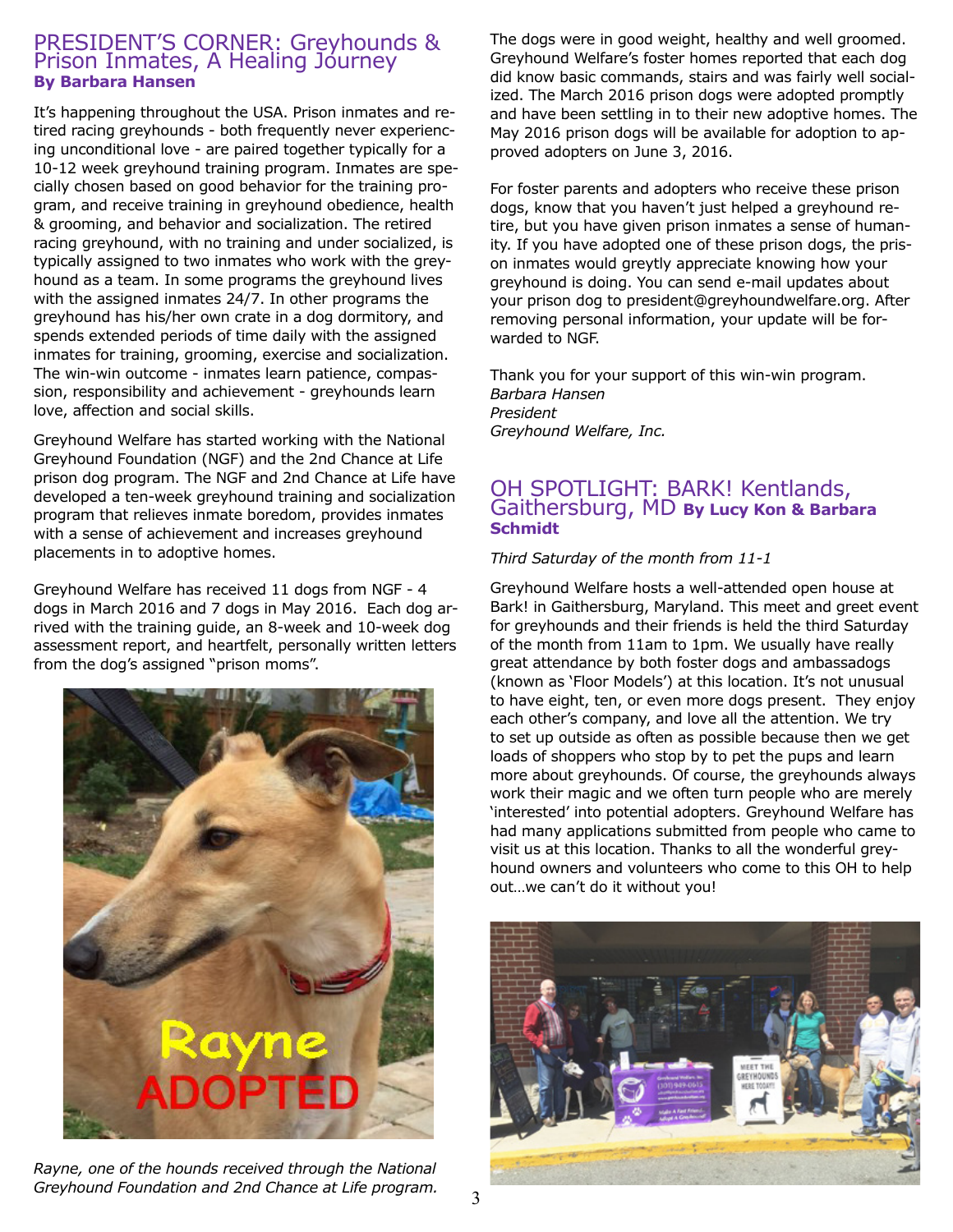## IT'S THE SATURDAY PLAYGROUP **By Kathy Owens**

If you and your greyhounds are early risers, this is your special invitation to head to the Ridge Road Recreational Park dog park in Germantown, Maryland on Saturday mornings. Our playgroup meets at dawn – we get there early because greyhound owners are the only ones crazy enough to come at that hour so we have the park to ourselves. Your greyhound (no fosters, please, and be sure your greyhound wears a muzzle) will get to run with about a dozen regular visitors, though we have had as many as twenty. And they may meet some honorary greyhounds (two miniature dachshunds that we call teacup greyhounds).



The original members of this playgroup met each other at the Potomac Horse Barn when it was open to greyhounds. After access to the horse barn was closed to them, they searched for a different venue for the greys to run and socialize. The Ridge Road dog park was chosen because it has wide open space for the dogs to run. Members of the original group invited others as they met them and the group has now grown to about fifteen people and their greys. Not everyone attends regularly, but there is a core group of people and hounds who show up whether it's light rain or sun, summer or winter, even when the park is covered with snow. The greys enjoy seeing each other. They greet each other at the gate, run and chase anyone who runs, chase together when the occasional squawker is used, and then stand around getting petted by humans. The humans also enjoy the socialization, and some of us have arranged get-togethers outside of the playgroup. We also join each other as a group at Dewey, Greyhounds in Gettysburg, and Grapehounds since the dogs all know each other too!

What do the greyhounds think of all this?



"I keep my momma and daddy guessing. They always wonder how I know when Saturday rolls around and it's time to go to playgroup!"



"I like playgroup because I get to see all my friends and run and chase with them!"



"I like playgroup because there is always a human around to give me pets and ear scritches!"

## WHO ADOPTED WHOM? The Story of Camden **By Jeff Barber**

When Camden's family returned him in 2015, Greyhound Welfare knew it had something more than a typical return on its hands. At age 13 and a half, Camden was a senior citizen.

And Greyhound Welfare realized it wouldn't be easy to find an adopter willing to take on the special needs of an aging dog and deal with the heartbreak of losing him in much too short a time.

That's when Kathy Pelech stepped in. Kathy has been a long-time foster parent for Greyhound Welfare, taking in more than 13 hounds, some of whom were returns. As part of her volunteer work with the organization, Kathy also sees emails from families needing to return their dogs and when the email about Camden arrived, *(Continued on p. 5)*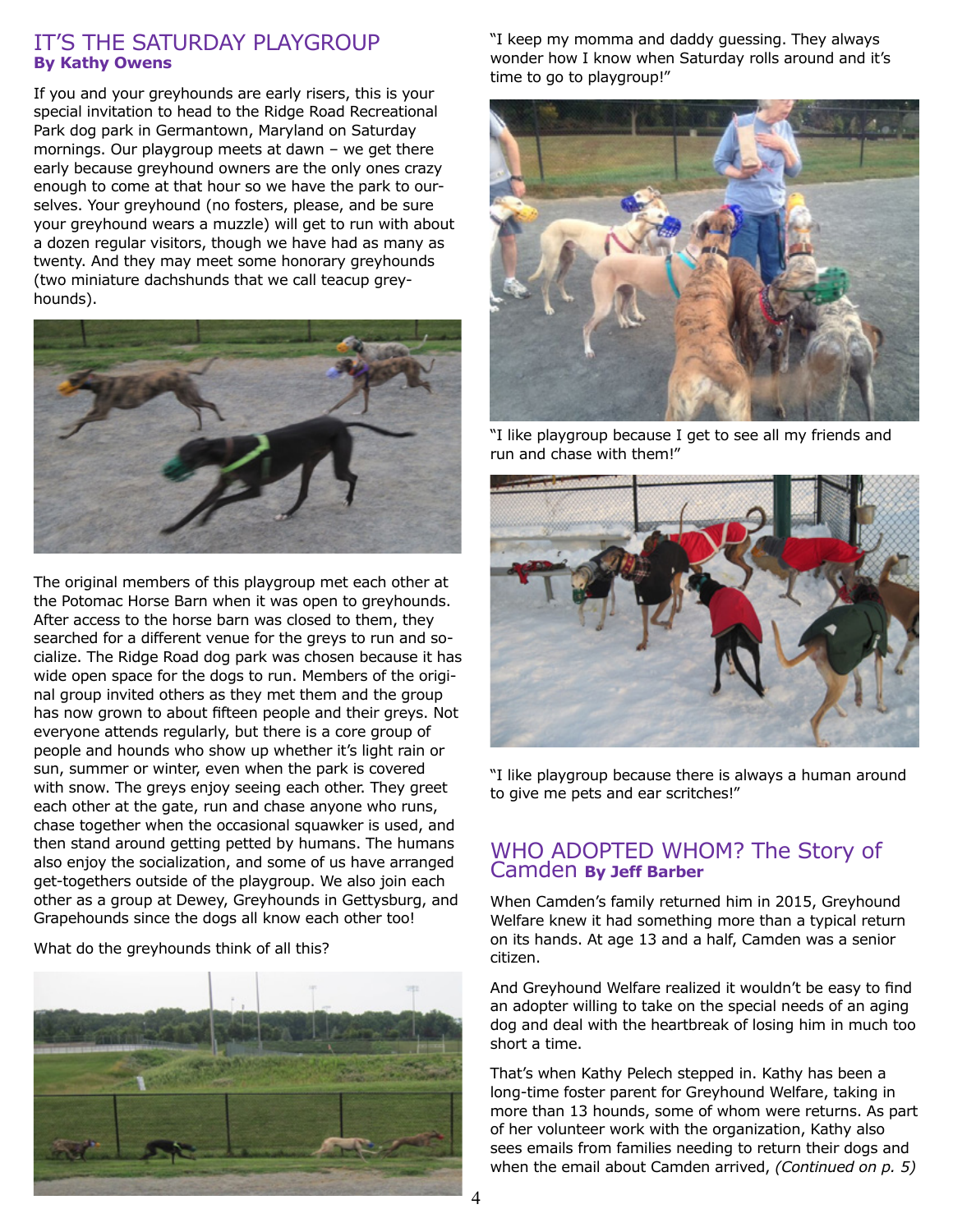*(Who Adopted Whom, Continued from p. 4)* she felt that she couldn't just stand by and hope for the best. "His family had some changes in their lives and had to give him up and I kept thinking how sad it was that he was probably in the last year of his life," she said. "I talked with my husband and asked if we could foster Camden, and we both knew when we agreed to take him, that he wasn't going to leave, so we decided to adopt him."



That was eight months ago and Kathy said that not only is Camden "as healthy as a horse," he also has seemed to blossom in his new surroundings. "Adopting a dog that much older is definitely different," Kathy said. "Some things are easier and some things are harder."

Kathy said Camden didn't need the transition period that younger dogs off the track do. "He had lived with a family and already understood the boundaries of a home. He also came with a number of commands that he knew, except for 'in your bed,' which he either never learned or had forgotten."

"We also found with Camden that you won't be able to model an older dog into what you want and you have to be more flexible. They basically come as a complete package and you're there to be their caretaker." And walks are different, she said, requiring more patience and time. "It's kind of like walking with an 85-year-old man."

Camden also needs more frequent bathroom breaks than a younger dog, but Kathy, who works from home, said she can easily accommodate his schedule.

Shortly after arriving at the Pelech's, Camden also started to bark early in the mornings. "We talked with our vet and determined that he might be confused and was reacting by barking." While barking by a young dog is best dealt with by ignoring it, Kathy said she realized she had to handle Camden's situation differently. "We began to leave the lights on, made sure he was comfortable and put him on low-level pain meds. We had to try to figure out what was going on in his head and make him more at ease."

It worked and Camden is no longer providing the Pelech's with 4 a.m. wakeup calls.

But Camden is also quieter than younger greyhounds and Kathy said, "he is a more relaxing dog to have around the house."

The Pelech's have Mandalay, an 8-year-old male greyhound, who's been with them for about four years. And Kathy said Camden has already had an effect on Mandalay. "Despite outward appearances that he really doesn't like other dogs, Mandalay has done much better with Camden in the house – he's less needy and has calmed down a bit."

And the longer the Pelech's have had Camden, the more his personality has emerged. "He seems really happy now. When he first came to us if you tried to pet him, he would cower," Kathy said.

"We worked with him slowly, approaching him only when he wanted to be approached. Now, he comes running in from the back yard, especially when it's dinnertime and is much more engaged. He just kind of perked up and I didn't expect his personality would be what it is. We've seen a lot of positive changes. He's kind of a goofy guy."

"I'm glad I took in a senior. It definitely requires a different set of skills and a different focus – it doesn't require as much energy, but it does require patience to handle the more special needs and given that he is over 14, I know his time is going to come."

But Kathy said one of the big rewards of taking in Camden is "knowing" that he is happy in what may be the last year of his life. "I couldn't bear the idea of this dog being ignored just because he was old. We do that too much with people in our country."



"There is a lot of value and personal satisfaction in taking in a senior," Kathy said, adding that while they understood when they adopted him that he would likely be gone in a year and half and they would be "heart broken," they could take comfort in knowing was loved and cared for.

"It's a different kind of joy you get out of taking in an older dog."